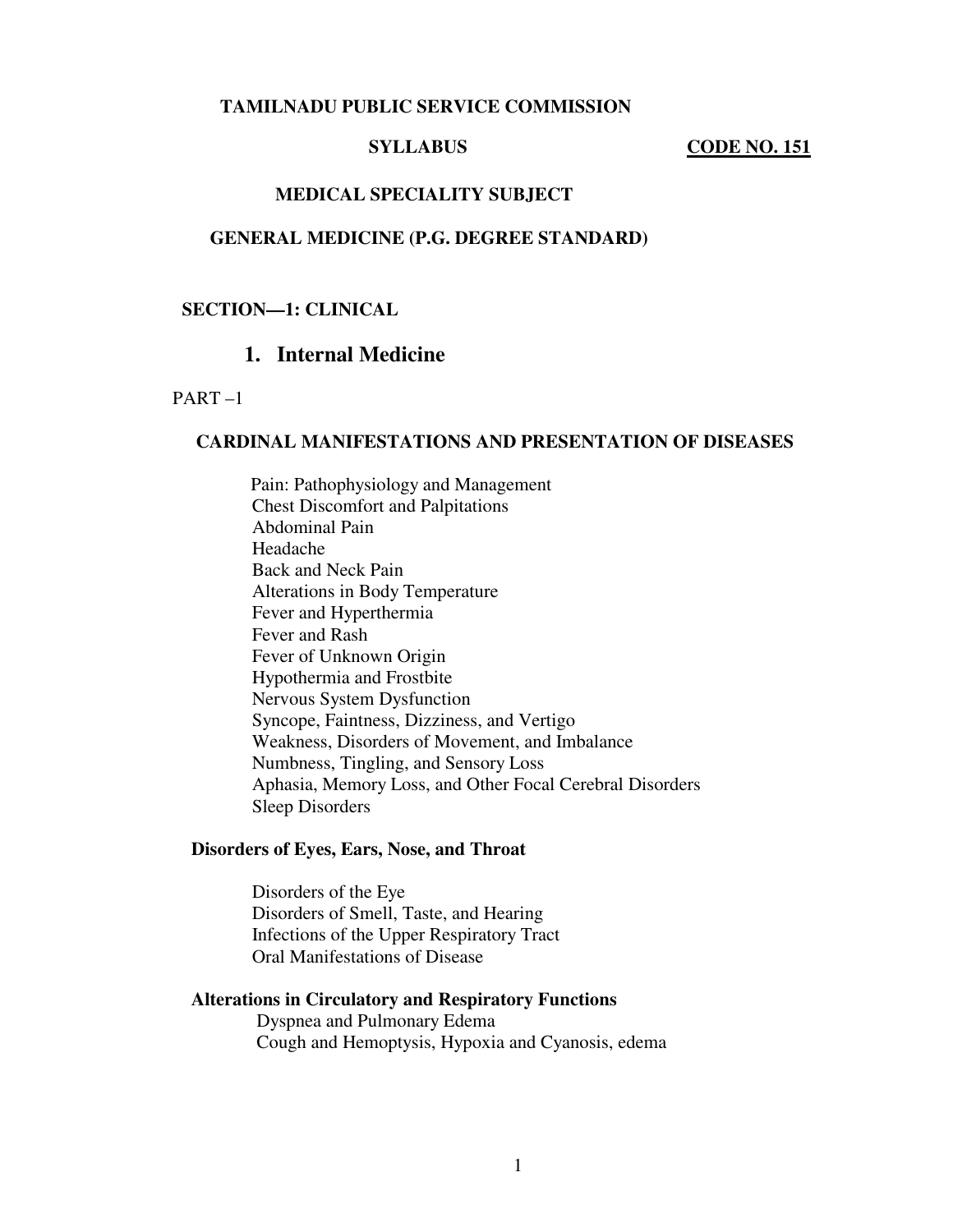#### **Alterations in Gastrointestinal Function**

 Dysphagia Nausea, Vomiting, and Indigestion Diarrhea and Constipation Weight Loss Gastrointestinal Bleeding Jaundice Abdominal Swelling and Ascites

#### **Alterations in Renal and Urinary Tract Function**

 Azotemia and Urinary Abnormalities Fluid and Electrolyte Disturbances Acidosis and Alkalosis

## **Alterations in Sexual Function and Reproduction**

 Sexual Dysfunction Hirsutism and Virilization Infertility and Fertility Control

## **Alterations in the Skin**

Approach to the Patient with a Skin Disorder Eczema, Psoriasis, Cutaneous Infections, Acne, and Other Common Skin Disorders Skin Manifestations of Internal Disease Immunologically Mediated Skin Diseases Cutaneous Drug Reactions Photosensitivity and Other Reactions to Light

#### **Hematologic Alterations**

 Anemia and Polycythemia Bleeding and Thrombosis Enlargement of Lymph Nodes and Spleen Disorders of Granulocytes and Monocytes

## PART ---2

#### **GENETICS AND DISEASE**

 Principles of Human Genetics Chromosome Disorders The Practice of Genetics in Clinical Medicine Stem Cell and Gene Transfer in Clinical Medicine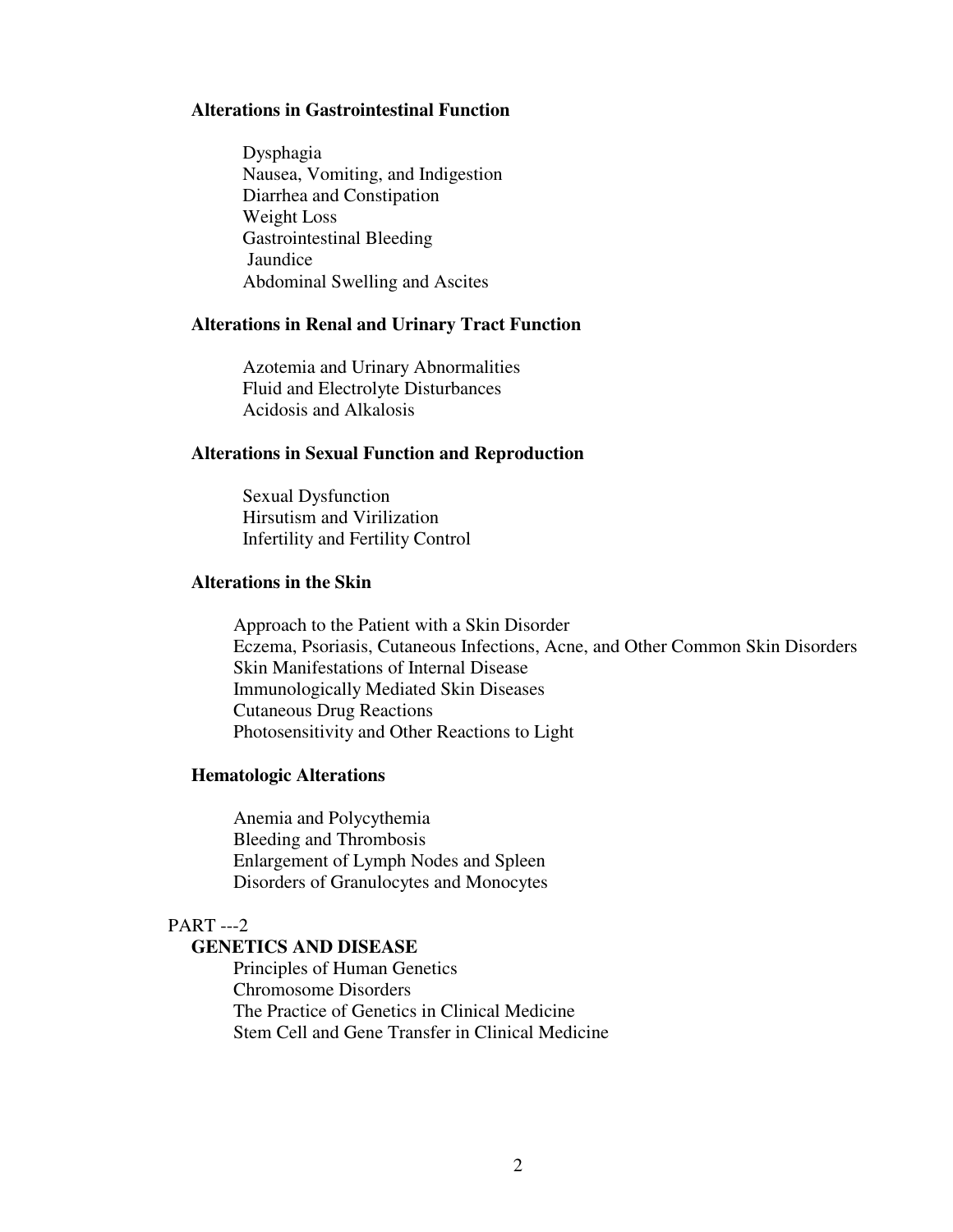# **NUTRITION**

 Nutritional Requirements and Dietary Assessment Vitamin and Trace Mineral Deficiency and Excess Malnutrition and Nutritional Assessment Enteral and Parenteral Nutrition Therapy **Obesity** Eating Disorders

PART—3

# **ONCOLOGY AND HEMATOLOGY**

 Neoplastic Disorders Approach to the Patient with Cancer Prevention and Early Detection of Cancer Cancer Genetics Cancer Cell Biology and Angiogenesis Principles of Cancer Treatment: Surgery, Chemotherapy, and Biologic Therapy Principles of Radiation Therapy Infections in Patients with Cancer Cancer of the Skin Head and Neck Cancer Neoplasms of the Lung Breast Cancer Gastrointestinal Tract Cancer Tumors of the Liver and Biliary Tract Pancreatic Cancer Bladder and Renal Cell Carcinomas Hyperplastic and Malignant Diseases of the Prostate Testicular Cancer Gynecologic Malignancies Soft Tissue and Bone Sarcomas and Bone Metastases Metastatic Cancer of Unknown Primary Site Paraneoplastic Syndromes: Endocrinologic / Hematologic Paraneoplastic Neurologic Syndromes Oncologic Emergencies Late Consequences of Cancer and Its Treatment

## **Hematopoietic Disorders**

 Iron Deficiency and Other Hypoproliferative Anemias Hemoglobinopathies Megaloblastic Anemias Hemolytic Anemias and Acute Blood Loss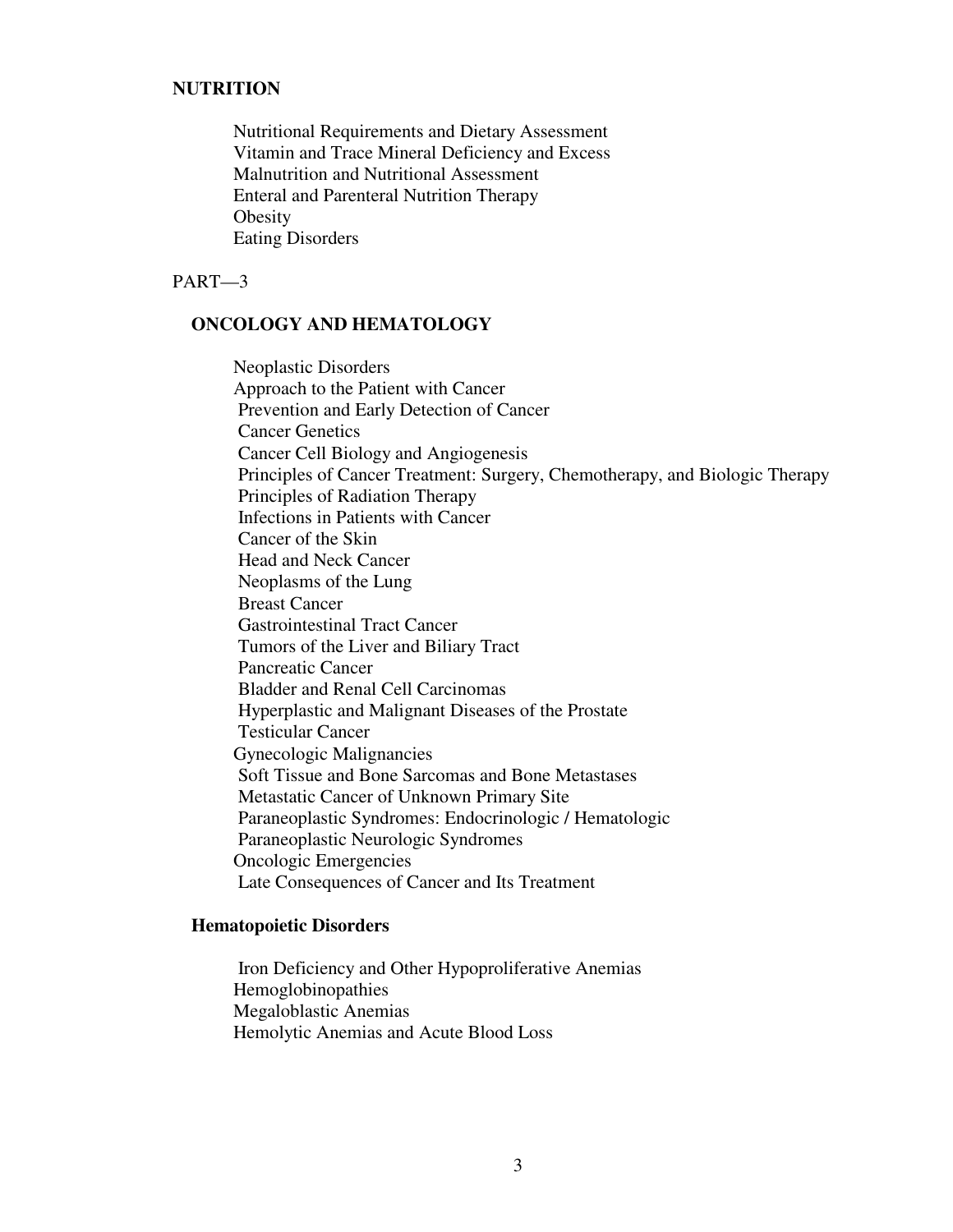Aplastic Anemia, Myelodysplasia, and Related Bone Marrow Failure Syndromes Polycythemia Vera and Other Myeloproliferative Diseases Acute and Chronic Myeloid Leukemia Malignancies of Lymphoid Cells Plasma Cell Disorders Transfusion Biology and Therapy Hematopoietic Cell Transplantation

## **Disorders of Hemostasis**

 Disorders of the Platelet and Vessel Wall Disorders of Coagulation and Thrombosis Antiplatelet, Anticoagulant, and Fibrinolytic Therapy

## PART—4

## **INFECTIOUS DISEASES INCLUDING TROPICAL MEDICINE**

 Basic Considerations in Infectious Diseases Introduction to Infectious Diseases: Host-Pathogen Interactions Molecular Mechanisms of Microbial Pathogenesis Approach to the Acutely Ill Infected Febrile Patient Immunization Principles and Vaccine Use Health Advice for International Travel

## **Clinical Syndromes: Community-Acquired Infections**

 Infective Endocarditis Infections of the Skin, Muscle, and Soft Tissues **Osteomyelitis**  Intraabdominal Infections and Abscesses Acute Infectious Diarrheal Diseases and Bacterial Food Poisoning Clostridium difficile-Associated Disease, Including Pseudomembranous Colitis Sexually Transmitted Diseases: Overview and Clinical Approach

#### **Clinical Syndromes: Nosocomial Infections**

 Hospital-Acquired Infections Infections in Transplant Recipients

#### **Approach to Therapy for Bacterial Diseases**

Treatment and Prophylaxis of Bacterial Infections

#### **Diseases Caused by Gram-Positive Bacteria**

 Pneumococcal Infections Staphylococcal Infections Streptococcal and Enterococcal Infections Diphtheria and Other Corynebacterial Infections Infections Caused by Listeria monocytogenes Tetanus, Botulism, Gas Gangrene and Other Clostridial Infections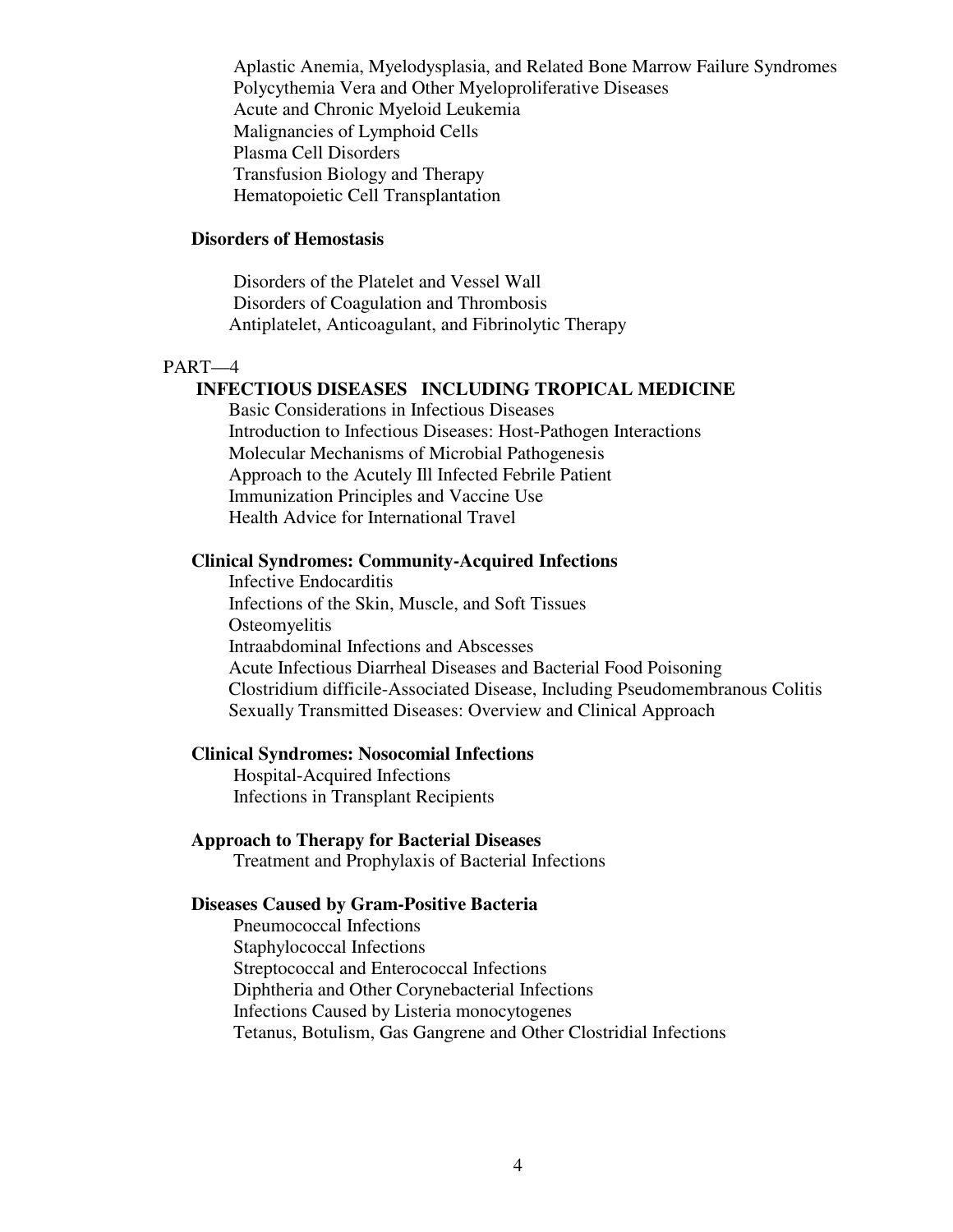#### **Diseases Caused by Gram-Negative Bacteria**

 Meningococcal Infections Gonococcal Infections Moraxella catarrhalis and Other Moraxella Species Haemophilus Infections Infections Due to HACEK Group and Miscellaneous Gram-Negative Bacteria Legionella Infection Pertussis and Other Bordetella Infections

#### **Diseases Caused by Gram-Negative Enteric Bacilli**

 Helicobacter pylori Infections Infections Due to Pseudomonas Species and Related Organisms Salmonellosis Shigellosis

## **Infections Due to Campylobacter and Related Species**

Cholera and Other Vibrioses Brucellosis Tularemia Plague and Other Yersinia Infections Bartonella Infections, Including Cat-Scratch Disease Donovanosis

### **Miscellaneous Bacterial Infections**

 Nocardiosis Actinomycosis  **Infections Due to Mixed Anaerobic Organisms**  Mycobacterial Diseases Antimycobacterial Agents Tuberculosis Leprosy (Hansen's Disease) Nontuberculous Mycobacteria Spirochetal Diseases Syphilis Endemic Treponematoses Leptospirosis Relapsing Fever Lyme Borreliosis

# **Diseases Caused by Rickettsia, Mycoplasma, and Chlamydia**

Rickettsial Diseases

#### **Infections Due to Mycoplasmas**

Chlamydial Infections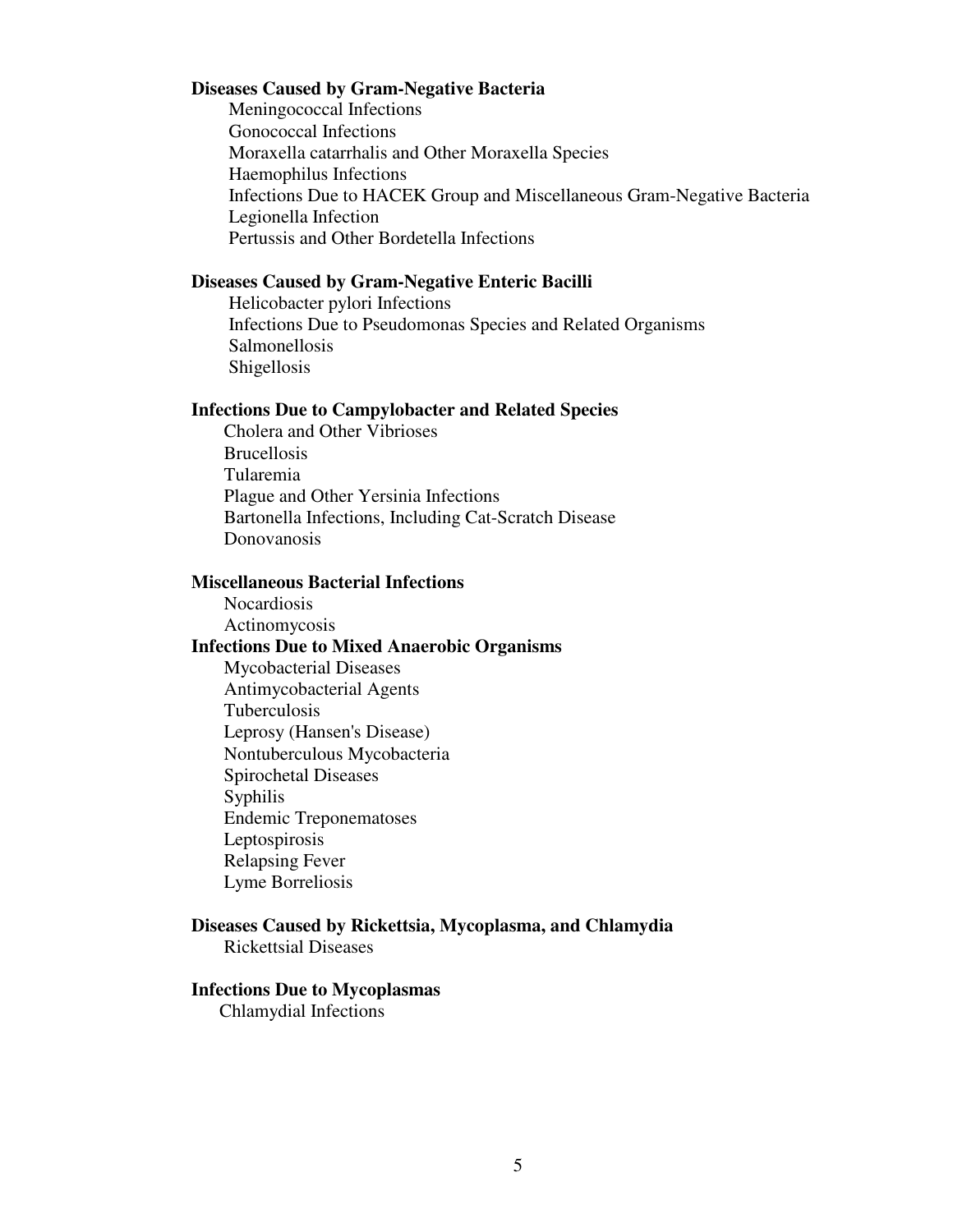#### **Viral Diseases: General Considerations**

Medical Virology Antiviral Chemotherapy, Excluding Antiretroviral Drugs Infections Due to DNA Viruses Herpes Simplex Viruses Varicella-Zoster Virus Infections Epstein-Barr Virus Infections, Including Infectious Mononucleosis Cytomegalovirus and Human Herpesvirus Types 6, 7, and 8 Molluscum Contagiosum and Other Poxviruses, Excluding Smallpox Virus Parvovirus Human Papillomavirus Infections

# **Infections Due to DNA and RNA Respiratory Viruses**

## **Common Viral Respiratory Infections and Severe Acute Respiratory Syndrome (SARS)**  . Influenza

## **Infections Due to Human Immunodeficiency Virus and Other Human Retroviruses**

 The Human Retroviruses Human Immunodeficiency Virus Disease: AIDS and Related Disorders

## **Infections Due to RNA Viruses**

 Viral Gastroenteritis Enteroviruses and Reoviruses Measles (Rubeola) Rubella (German Measles) Mumps Rabies Virus and Other Rhabdoviruses

#### **Infections Caused by Arthropod- and Rodent-Borne Viruses**

Ebola and Marburg Viruses

## **Fungal and Algal Infections**

 Diagnosis and Treatment of Fungal Infections Histoplasmosis Coccidioidomycosis Blastomycosis Cryptococcosis Candidiasis and Pneumocystis Infection Aspergillosis, Mucormycosis , Miscellaneous Mycoses and Algal Infections

#### **Protozoal and Helminthic Infections: General Considerations**

 Laboratory Diagnosis of Parasitic Infections Agents Used to Treat Infections Due to Parasites and Pneumocystis Protozoal Infections Amebiasis and Infection with Free-Living Amebas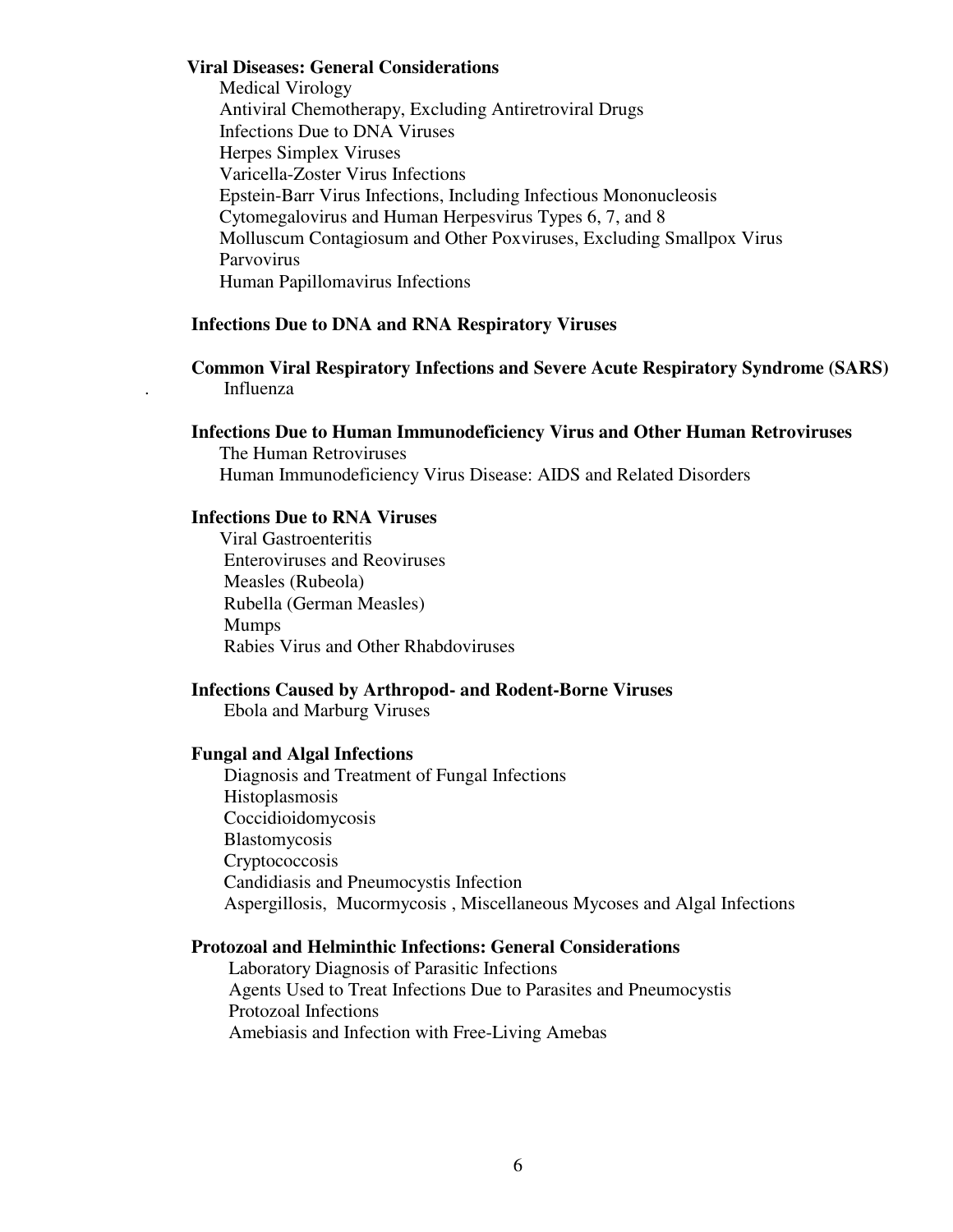Malaria and Babesiosis: Diseases Caused by Red Blood Cell Parasites Leishmaniasis Trypanosomiasis Toxoplasma Infection Protozoal Intestinal Infections and Trichomoniasis Helminthic Infections Trichinella and Other Tissue Nematodes Intestinal Nematodes Filarial and Related Infections Schistosomiasis and Other Trematode Infections ,Cestodes

## PART—5

## **DISORDERS OF THE CARDIOVASCULAR SYSTEM**

Diagnosis of Cardiovascular Disorders Approach to the Patient with Cardiovascular Disease Physical Examination of the Cardiovascular System Electrocardiography Noninvasive Cardiac Imaging: Echocardiography, Nuclear Cardiology, and MRI / CT Imaging Diagnostic Cardiac Catheterization and Angiography

#### **Disorders of Rhythm**

 The Bradyarrhythmias: Disorders of Sinus Node Function and AV Conduction The Tachyarrhythmias

#### **Disorders of the Heart**

 Normal and Abnormal Myocardial Function Heart Failure and Cor Pulmonale Cardiac Transplantation and Prolonged Assisted Circulation Congenital Heart Disease in the Adult Valvular Heart Disease Pulmonary Hypertension Cardiomyopathy and Myocarditis Pericardial Disease Cardiac Tumors, Cardiac Manifestations of Systemic Diseases, and Traumatic Cardiac Injury Vascular Disease The Pathogenesis of Atherosclerosis Prevention and Treatment of Atherosclerosis Ischemic Heart Disease Unstable Angina and Non-ST-Elevation Myocardial Infarction ST-Segment Elevation Myocardial Infarction Percutaneous Coronary Revascularization Hypertensive Vascular Disease Diseases of the Aorta Vascular Diseases of the Extremities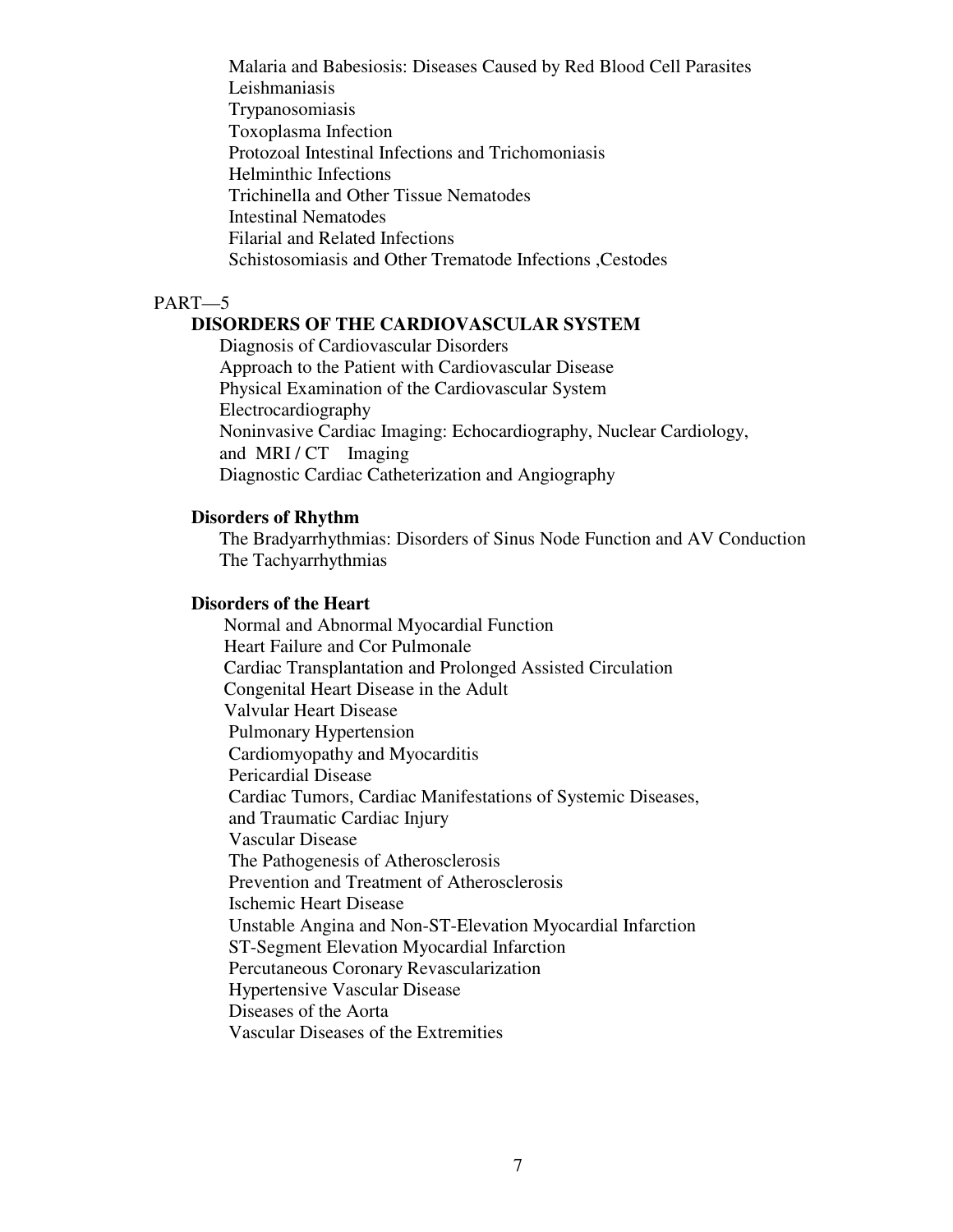## **DISORDERS OF THE RESPIRATORY SYSTEM**

 Diagnosis of Respiratory Disorders Approach to the Patient with Disease of the Respiratory System Disturbances of Respiratory Function Diagnostic Procedures in Respiratory Disease

#### **Diseases of the Respiratory System**

 Asthma Hypersensitivity Pneumonitis and Pulmonary Infiltrates with Eosinophilia Environmental Lung Diseases Pneumonia **Bronchiectasis**  Cystic Fibrosis Chronic Obstructive Pulmonary Disease Interstitial Lung Diseases Pulmonary Thromboembolism Disorders of the Pleura, Mediastinum, Diaphragm, and Chest Wall Disorders of Ventilation Sleep Apnea Lung Transplantation

## **DISORDERS OF THE KIDNEY AND URINARY TRACT**

 Adaptation to Renal Injury Acute Renal Failure Chronic Renal Failure Dialysis in the Treatment of Renal Failure Transplantation in the Treatment of Renal Failure Glomerular Diseases Tubular Disorders Tubulointerstitial Diseases of the Kidney Vascular Injury to the Kidney , Urinary Tract Obstruction Nephrolithiasis ,Urinary Tract Infections and Pyelonephritis

## **DISORDERS OF THE GASTROINTESTINAL SYSTEM**

 Disorders of the Alimentary Tract Approach to the Patient with Gastrointestinal Disease Gastrointestinal Endoscopy Diseases of the Esophagus Peptic Ulcer Disease and Related Disorders Disorders of Absorption Inflammatory Bowel Disease Irritable Bowel Syndrome Familial Mediterranean Fever and Other Hereditary Recurrent Fevers Common Diseases of the Colon and Anorectum and Mesenteric Vascular Insufficiency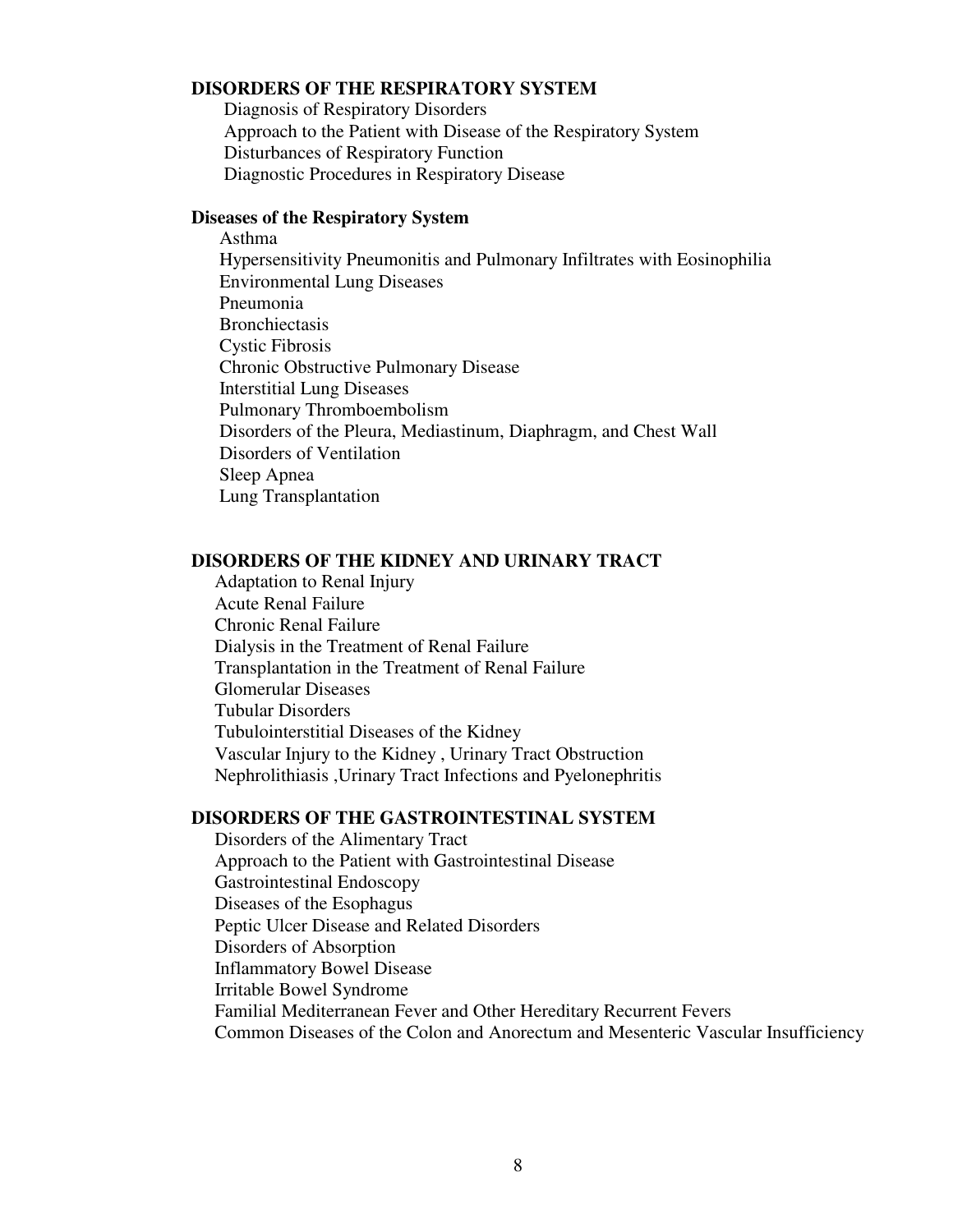Acute Intestinal Obstruction Acute Appendicitis and Peritonitis Liver and Biliary Tract Disease Approach to the Patient with Liver Disease Evaluation of Liver Function The Hyperbilirubinemias Acute Viral Hepatitis Toxic and Drug-Induced Hepatitis Chronic Hepatitis Alcoholic Liver Disease Cirrhosis and Its Complications Infiltrative, Genetic, and Metabolic Diseases Affecting the Liver Liver Transplantation Diseases of the Gallbladder and Bile Ducts Disorders of the Pancreas Approach to the Patient with Pancreatic Disease Acute and Chronic Pancreatitis

#### **NEUROLOGIC DISORDERS**

Diagnosis of Neurologic Disorders Neurobiology of Disease Approach to the Patient with Neurologic Disease Neuroimaging in Neurologic Disorders Diseases of the Central Nervous System Seizures and Epilepsy Cerebrovascular Diseases . Alzheimer's Disease and Other Dementias Parkinson's Disease and Other Movement Disorders Ataxic Disorders Amyotrophic Lateral Sclerosis and Other Motor Neuron Diseases Disorders of the Autonomic Nervous System Trigeminal Neuralgia, Bell's Palsy, and Other Cranial Nerve Disorders Diseases of the Spinal Cord Concussion and Other Head Injuries Primary and Metastatic Tumors of the Nervous System Multiple Sclerosis and Other Demyelinating Diseases Meningitis, Encephalitis, Brain Abscess, and Empyema Chronic and Recurrent Meningitis Prion Diseases Nerve and Muscle Disorders Approach to the Patient with Peripheral Neuropathy Charcot-Marie-Tooth Disease and Other Inherited Neuropathies Guillain-Barre Syndrome and Other Immune-Mediated Neuropathies Myasthenia Gravis and Other Diseases of the Neuromuscular Junction Approach to the Patient with Muscle Disease Muscular Dystrophies and Other Muscle Diseases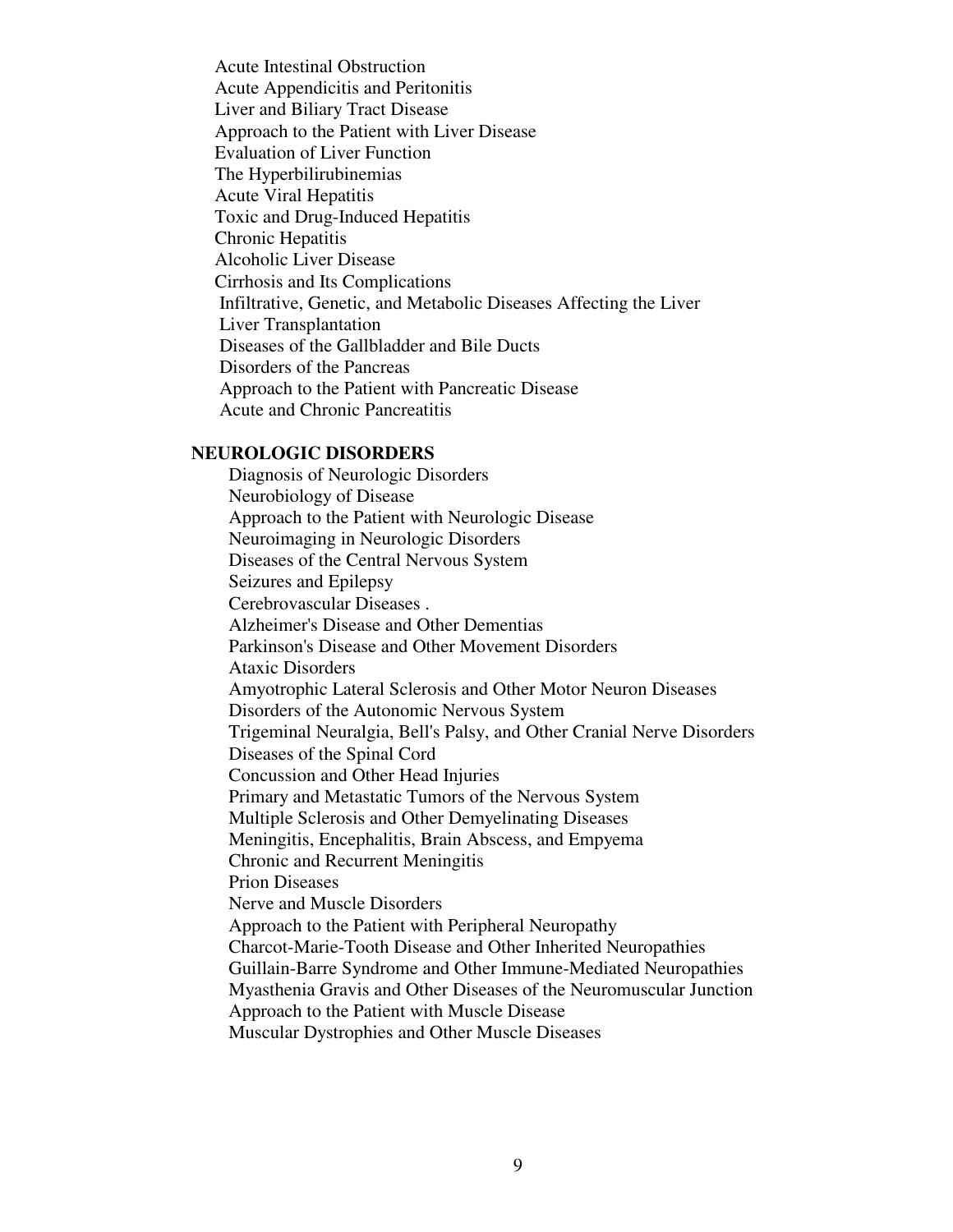Polymyositis, Dermatomyositis, and Inclusion Body Myositis Chronic Fatigue Syndrome Psychiatric Disorders Mental Disorders Alcoholism and Drug Dependency Alcohol and Alcoholism . Opioid Drug Abuse and Dependence Cocaine and Other Commonly Abused Drugs Nicotine Addiction

PART—6

#### **ENDOCRINOLOGY AND METABOLISM**

 Endocrinology Principles of Endocrinology Disorders of the Anterior Pituitary and Hypothalamus Disorders of the Neurohypophysis Diseases of the Thyroid Gland Disorders of the Adrenal Cortex Pheochromocytoma Diabetes Mellitus Hypoglycemia Disorders of the Testes and Male Reproductive System Disorders of the Ovary and Female Reproductive Tract The Menopause Transition and Postmenopausal Hormone Therapy Disorders of Sexual Differentiation Endocrine Tumors of the Gastrointestinal Tract and Pancreas Disorders Affecting Multiple Endocrine Systems Disorders of Bone and Mineral Metabolism Bone and Mineral Metabolism in Health and Disease Diseases of the Parathyroid Gland and Other Hyper- and Hypocalcemic Disorders **Osteoporosis**  Paget Disease and Other Dysplasias of Bone Disorders of Intermediary Metabolism Disorders of Lipoprotein Metabolism Hemochromatosis The Porphyrias Disorders of Purine and Pyrimidine Metabolism Wilson Disease Lysosomal Storage Diseases Glycogen Storage Diseases and Other Inherited Disorders of Carbohydrate Metabolism Inherited Disorders of Connective Tissue Inherited Disorders of Amino Acid Metabolism Presenting in Adults Inherited Defects of Membrane Transport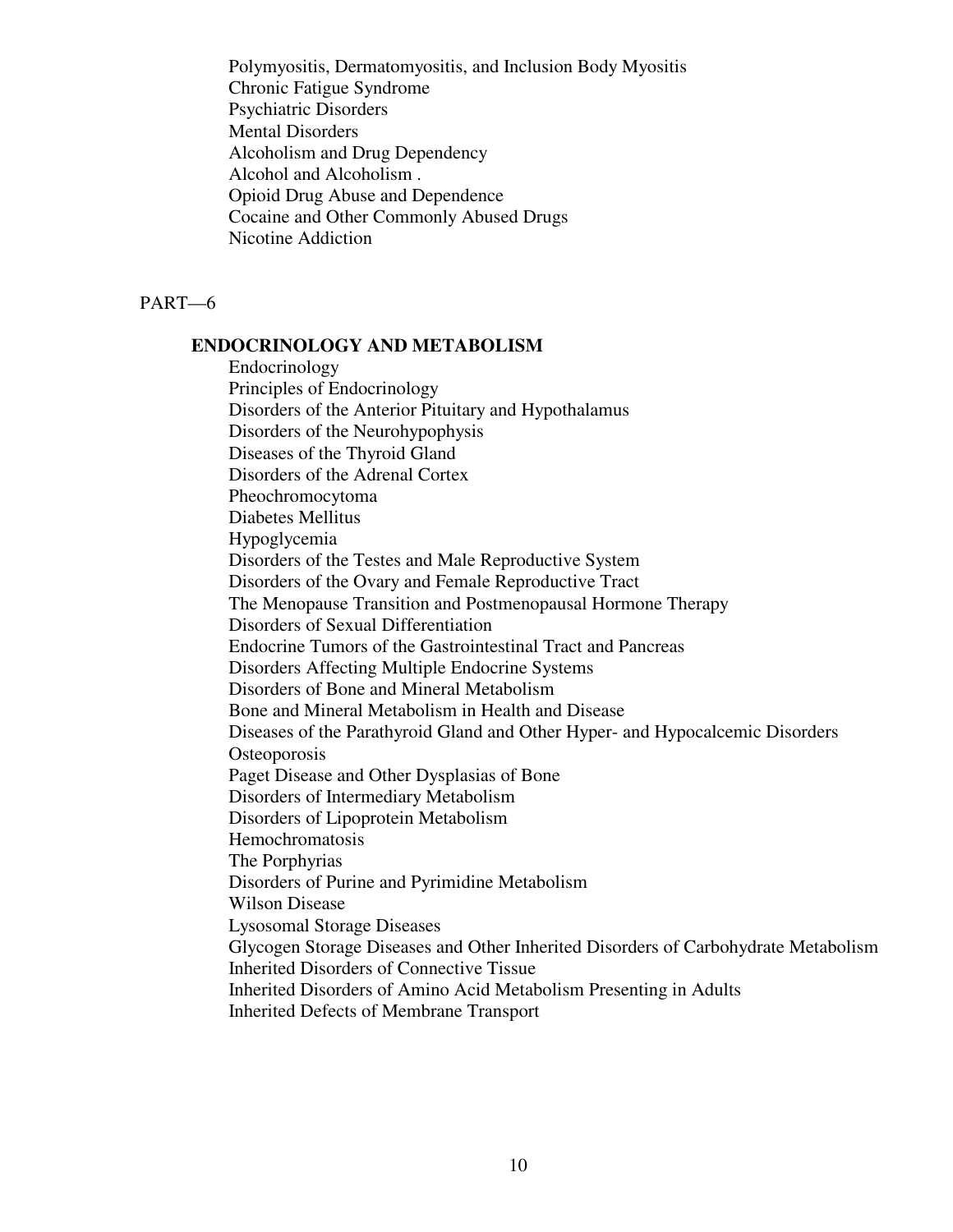# **DISORDERS OF THE IMMUNE SYSTEM, CONNECTIVE TISSUE, AND JOINTS**

 The Immune System in Health and Disease Introduction to the Immune System The Major Histocompatibility Gene Complex Primary Immune Deficiency Diseases Disorders of Immune-Mediated Injury Allergies, Anaphylaxis, and Systemic Mastocytosis Autoimmunity and Autoimmune Diseases Systemic Lupus Erythematosus Rheumatoid Arthritis Rheumatic Fever . Systemic Sclerosis (Scleroderma) and Related Disorders Sjogren's Syndrome The Spondyloarthritides The Vasculitis Syndromes Behcet's Syndrome Relapsing Polychondritis **Sarcoidosis**  Amyloidosis Disorders of the Joints and Adjacent Tissues Approach to Articular and Musculoskeletal Disorders **Osteoarthritis**  Gout and Other Crystal Arthropathies Infectious Arthritis Fibromyalgia, Arthritis Associated with Systemic Diseases, and Other Arthritides Periarticular Disorders of the Extremities

PART--8

## **CRITICAL CARE MEDICINE**

 Respiratory Critical Care Principles of Critical Care Medicine Respiratory Failure Acute Respiratory Distress Syndrome Mechanical Ventilatory Support Shock and Cardiac Arrest Approach to the Patient with Shock Severe Sepsis and Septic Shock Cardiogenic Shock and Pulmonary Edema Cardiovascular Collapse, Cardiac Arrest, and Sudden Cardiac Death Neurologic Critical Care Acute Confusional States and Coma , Critical Care Neurology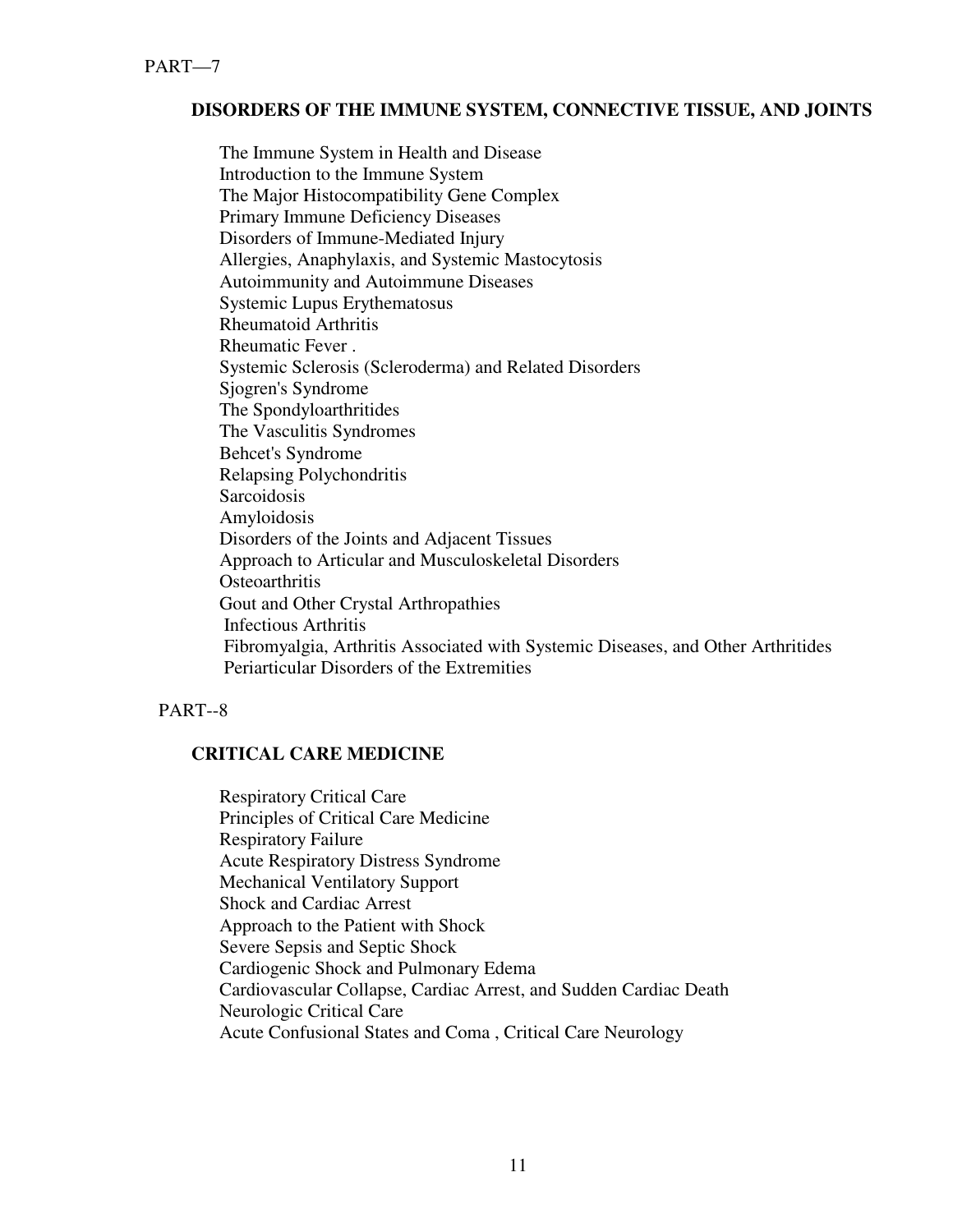# PART—9

## **TOXICOLOGY-- POISONING, DRUG OVERDOSE, AND ENVENOMATION**

Heavy Metal Poisoning

Poisoning and Drug Overdosage

Disorders Caused by Reptile Bites and Marine Animal Exposures

Ectoparasite Infestations and Arthropod Bites and Stings

# **BIOTERRORISM AND CLINICAL MEDICINE**

 Microbial Bioterrorism Chemical Bioterrorism Radiation Bioterrorism

## PART—10

#### **MISCELLANEOUS**

- 1. NUCLEAR MEDICINE INCLUDING IMAGING TECHNIQUES
- 2. GERIATRIC MEDICINE
- 3. COMMUNITY MEDICINE
- 4. SPACE MEDICINE INCLUDING HIGH ALTITUDE
- 5. INDUSTRIAL MEDICINE
- 6. CLINICAL PHARMACOLOGY INCLUDING DRUG INTERACTIONS
- 7. PSYCHIATRY
- 8. ENVIRONMENTAL AND OCCUPATIONAL HAZARDS
- 9. SPORTS MEDICINE
- 10. ANAESTHESIA IN MEDICINE
- 11. MEDICAL DISORDERS DURING PREGNANCY
- 12. SEXUAL MEDICINE
- 13. COMPLEMENTARY AND ALTERNATIVE MEDICINE
- 14. COMPUTERS IN MEDICINE
- 15. PALLIATIVE AND END OF LIFE CARE
- 16. PAEDIATRIC MEDICINE
- 17. HISTORY OF MEDICINE

# **SECTION—2 APPLIED BASIC SCIENCES**

# **1. ANATOMY INCLUDING HISTOLOGY**

- 1**.** Embryology- a) Development of heart and great vessels, foetal circulation b) Development of brain and spinal cord
- 2. Anatomy of brain and spinal cord with their blood supply and venous drainage
- 3. a) Central nervous system
	- b) Autonomic nervous system
- 4. Nervous control of bladder and rectum
- 5. Anatomy including histopathology of all endocrine glands
- 6. Anatomy of liver, pancreas and portal circulation
- 7. Anatomy including histopathology of kidneys
- 8. Anatomy including histopathology of spleen
- 9. Anatomy of broncho-pulmonary segments, pleura and mediastinum.
- 10. Surface Anatomy of head and neck , thorax and abdomen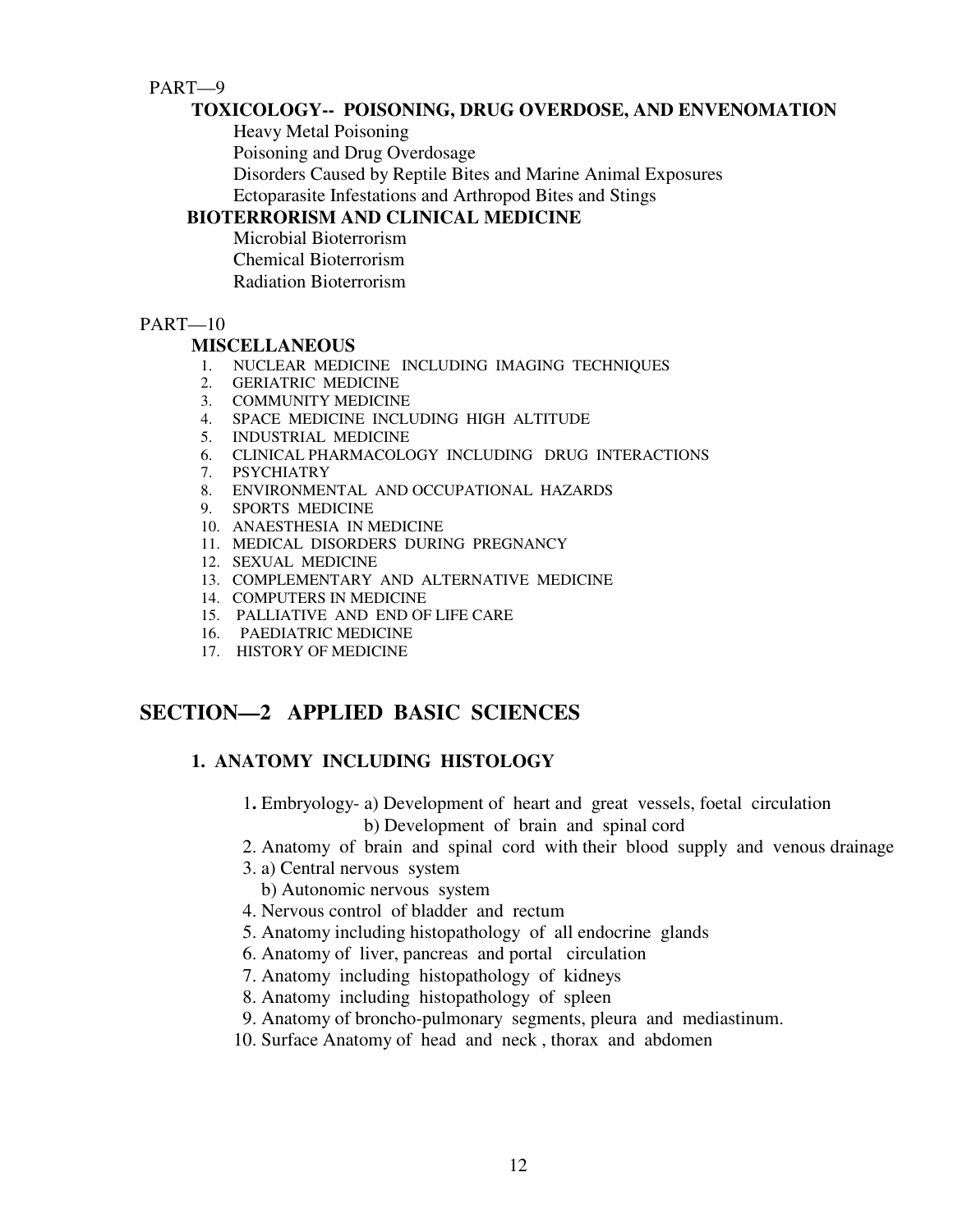# **2. PHYSIOLOGY INCLUDING BIOCHEMISTRY**

- 1. Liver : Laboratory tests of liver function
- 2. Kidney : Laboratory tests of kidney function
- 3. Exocrine and endocrine function of pancreas.
- 4. Hormones : a) pituitary, adrenal, thyroid, parathyroid b)Chemistry of steroids, various tests to study function of
	- endocrine glands
- 5. Pulmonary function tests
- 6. The mechanism of deglutition.
- 7. Digestion : Gastric and intestinal secretion and their hormones- mechanism of absorption of fat , proteins and carbohydrates.
- 8. Heart : a)Basic principles of conduction system and electrocardiogram, Circulation, measurement of cardiac output ,factors controlling
	- arterial blood pressure
	- b)Mechanism of cardiac failure and symptoms of shock
- 9. Blood, plasma proteins- coagulation of blood, haematopoeises ,blood groupings
- 10. Iron metabolism
- 11. Physiology of micturition and defecation
- 12. Fluid and electrolyte balance
- 13. Calcium and phosphorus metabolism
- 14. carbohydrate metabolism
- 15. Fat metabolism and disorders
- 16. Protein metabolism and electrophoresis
- 17. Inborn errors of metabolism
- 18. porphyrins and porphyrias
- 19. Jaundice- types and diagnosis
- 20. Metabolism of haemoglobin and circulation of bile pigments
- 21 Immunoglobulins and the mechanism of immunity
- 22. Physiology of consciousness
- 23. Physiology of sleep and disorders of sleep
- 24 Temperature regulation
- 25. Physiology of hunger and its disorders

# **3**. **PATHOLOGY INCLUDING MICROBIOLOGY**

- 1. Central nervous system : brain and spinal cord meningitis and encephalitisabscess,tumours,syphilis of nervous system, nutritional and metabolic disorders, epilepsy and vascular disorders
- 2. Heart: Rheumatic fever and carditis, coronary artery disease, hypertension, atherosclerosis, cardiomyopathy, pericarditis, specific and non specific arteritis, congenital heart diseases
- 3. kidneys: Nephritis, nephrosis,renal changes in metabolic and collagen diseases, acute and chronic renal failure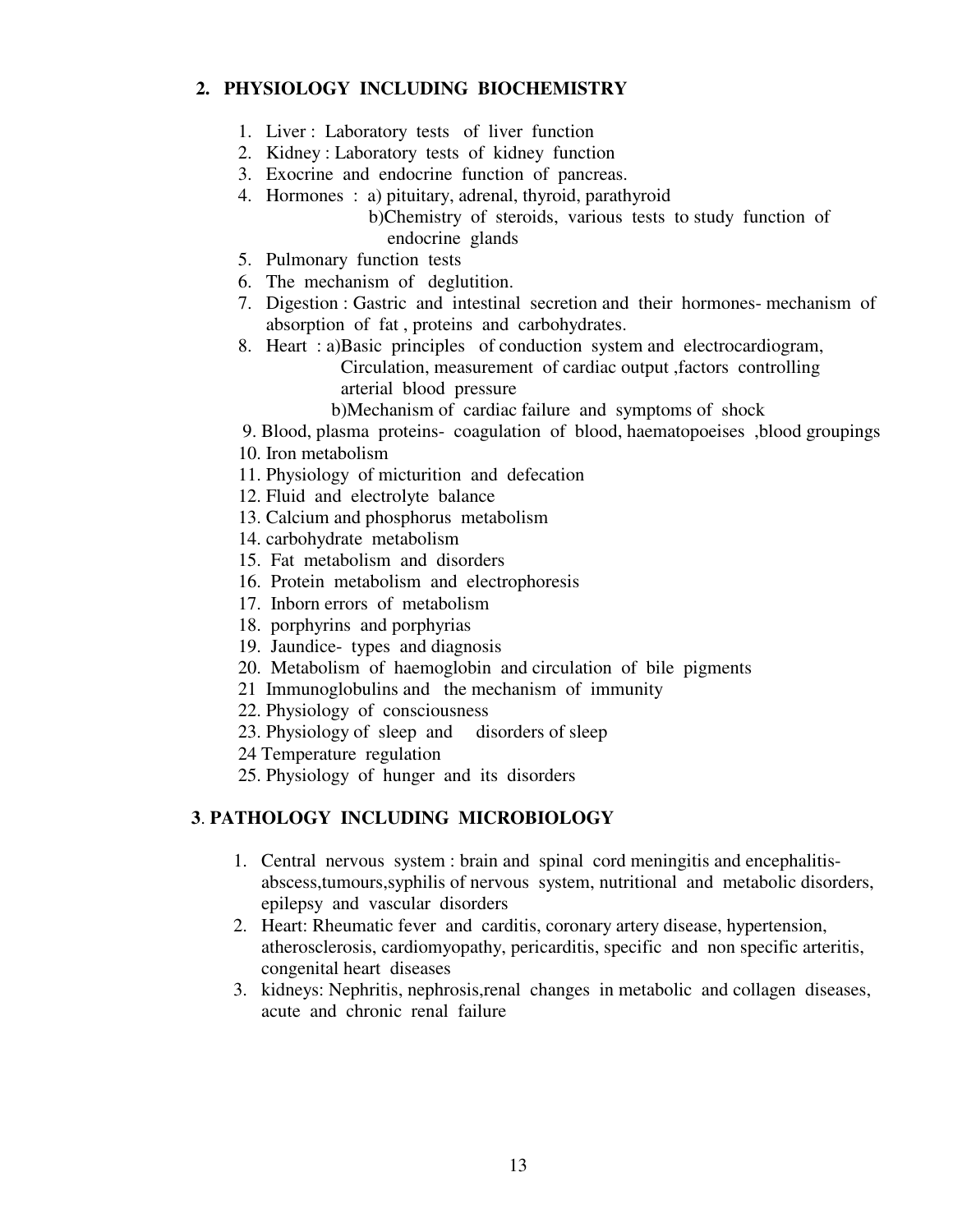- 4. Lungs: Pulmonary tuberculosis ,atypical mycobacteria, tumors of lung, chr. suppurative lung diseases, COPD
- 5. Liver : Portal hypertension ,cirrhosis of liver , tumors of liver, acute and chronic hepatitis
- 6. Bone : Disorders of mineral and bone matrix
- 7. Endocrine glands : Myxoedema and thyrotoxicosis, hyper and hypoparathyroidism pituitary ,adrenal cortex and medulla
- 8. Diabetes Mellitus and its complication Pathological changes in viscera
- 9. Gastro intestinal disorders : Peptic ulcer , malabsorption syndrome, ulcerative colitis, amoebiasis (intestinal and extra -intestinal)
- 10. Lymphomas, leukemias blood dyscrasiasis, and bleeding disorders

# **4. PHARMACOLOGY**

- **1.** Chemotherapy- antibiotics and antimicrobials
- **2.** Antimalarial drugs
- **3.** Anti amoebic drugs
- **4.** Antihelminthic drugs
- **5.** Analgesics
- **6.** Sedatives
- **7.** Tranquillizers
- **8.** Antiviral agents
- **9.** Drugs acting on autonomic nervous system
- **10.** Hormones
- **11.** Insulin and oral hypoglycemic agents
- **12.** Antihypertensive agents
- **13.** Drugs for epilepsy
- **14.** Diuretics
- **15.** Bronchodilators
- **16.** Cardiac glycosides
- **17.** Antiarrythmic drugs
- **18.** Coagulants and anticoagulants
- **19.** Histamine and antihistamine
- **20.** Alcohol
- **21.** Vaccines and immune sera
- **22.** Drug abuse and drug addiction
- **23.** Drugs for rheumatoid arthritis
- **24.** Cancer chemotherapy

#### **REFERRENCES**

## **TEXTBOOKS**

- 1. HARRISON'S PRINCIPLE OF INTERNAL MEDICINE VOLUME 1 & 2
- 2. CECIL'S TEXTBOOK OF MEDICINE , VOLUME 1 & 2
- 3. OXFORD TEXTBOOK OF MEDICINE, VOL 1, 2 & 3